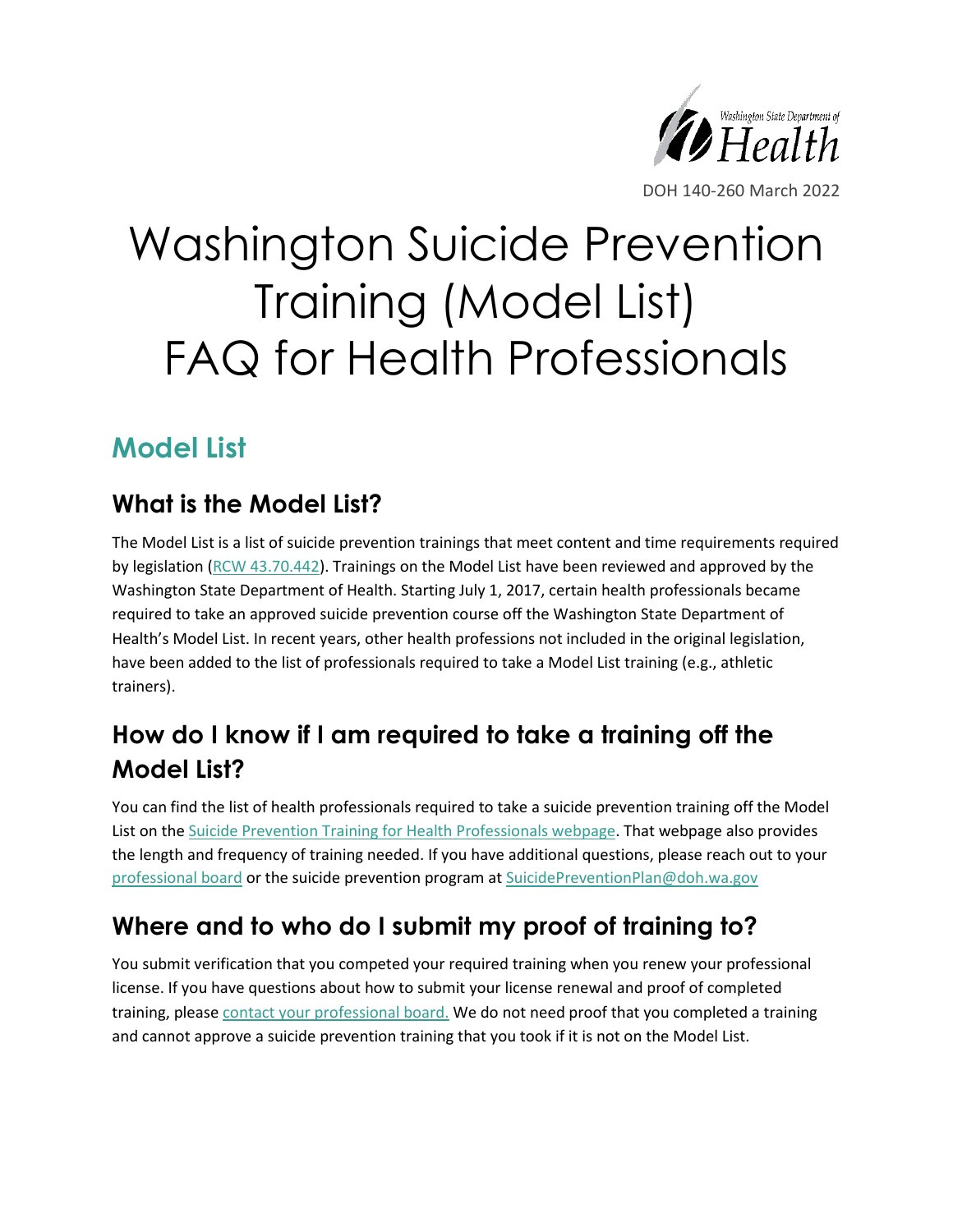## **I would like to take a training specific to my profession, where can I find these?**

There are a few health professions where specific training content has been developed (e.g., pharmacists). On the [Model List webpage,](https://doh.wa.gov/public-health-healthcare-providers/healthcare-professions-and-facilities/suicide-prevention/training-programs/model-list) we try and mark these. For some professions (e.g., Acupuncturists), we do not have approved tailored trainings. We hope to continue to work with training developers to offer a variety of trainings applicable to all health professionals. If you do not see a training specific to your profession, please take a general training that meets your profession's clockhour requirements.

# **Advanced Standards**

#### **What healthcare professionals are required to take a suicide prevention training from the advanced standards list?**

Starting July 2021, the following healthcare professions must take an advanced six-hour training for their second six-year continuing education requirement:

- psychologists
- marriage and family therapists
- mental health counselors
- advanced social workers
- independent clinical social workers
- social worker associates-advanced
- social worker associates-independent

Trainings that are approved for the advanced standards will also be required to meet the minimum standards and can be taken by other professionals needing to take a six-hour training. Specifics on the advanced standards will be posted later in 2022.

## **How do advanced standards trainings differ from trainings on the general Model List?**

Advanced standards trainings must meet the minimum standards for training, plus, either have:

- additional content focused on suicide management, suicide care protocols, or effective treatments, **OR**
- content on a treatment modality shown to be effective in working with people who are suicidal. This includes, but is not limited to, dialectical behavior therapy, collaborative assessment and management of suicide risk, or cognitive behavior therapy-suicide prevention.

Additional criteria for advanced standards will be posted later in 2022.